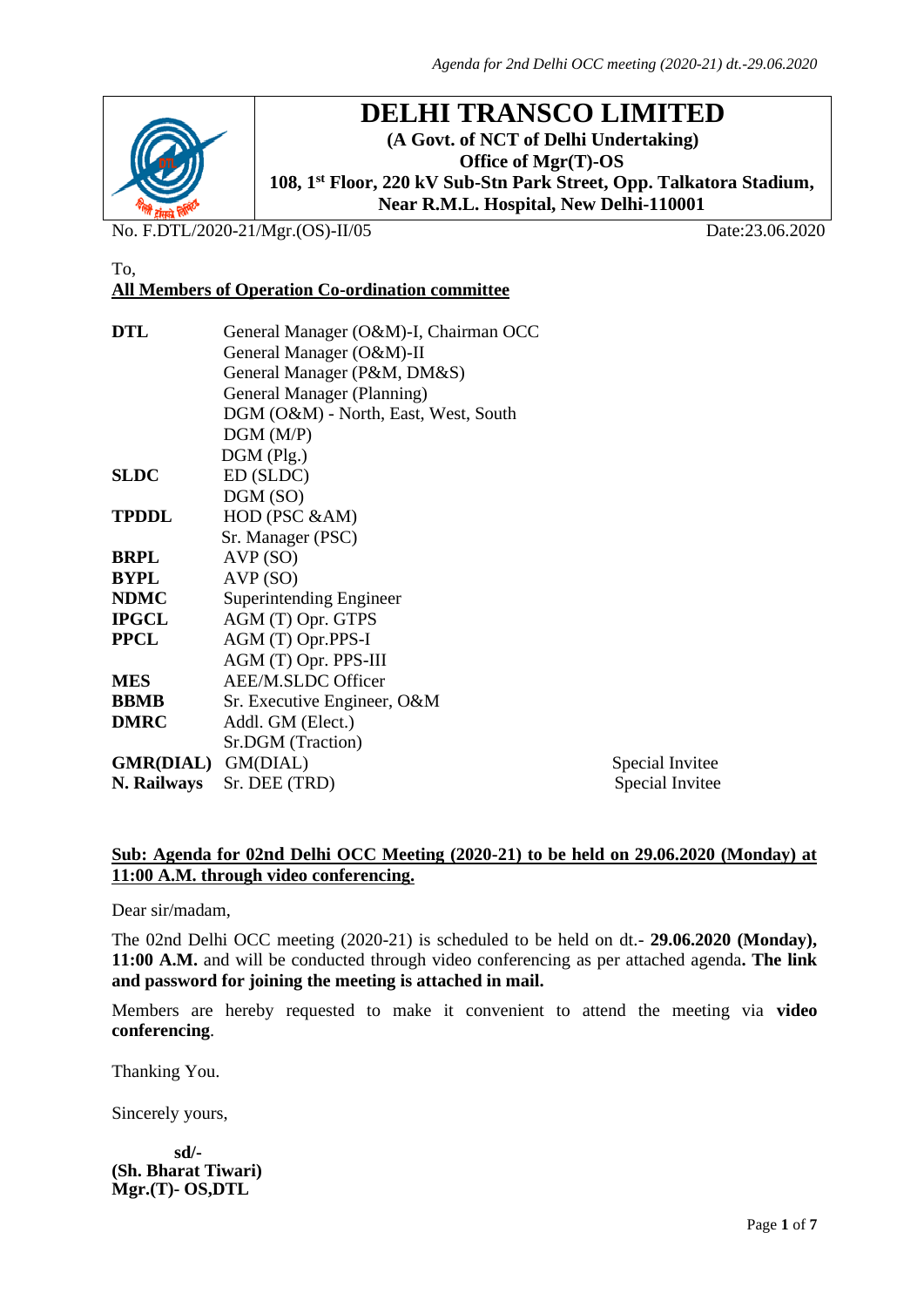#### **DELHI TRANSCO LIMITED**

(Regd. Office: Shakti Sadan, Kotla Road, New Delhi-110002)

## **AGENDA FOR DELHI OCC MEETING NO. 02/2020-21**

| Date        |                | 29.06.2020                                    |
|-------------|----------------|-----------------------------------------------|
| <b>Time</b> | $\ddot{\cdot}$ | 11:00 AM                                      |
| Venue       | $\ddot{\cdot}$ | Via Video conferencing                        |
|             |                | In O/o-GM(O&M)-I, Delhi Transco Ltd.,         |
|             |                | 220 kV Sub-Stn Park Street,                   |
|             |                | Opp. Talkatora Stadium, Near R.M.L. Hospital, |
|             |                | New Delhi-110001                              |

# **1. Confirmation of minutes of 01st Delhi OCC meeting (2020-21) held on dated 29.05.2020.**

The 01<sup>st</sup> Delhi OCC meeting (2019-20) was held on 29.05.2020 in accordance with the agenda circulated vide letter dt: 26.05.2020. Minutes of the aforesaid OCC meeting were issued on 08.06.2020 and the same was also uploaded on DTL website.

No comments have been received on the minutes from any utility.

#### **OCC may kindly deliberate & confirm the minutes.**

## **2. DTL AGENDA:**

## **2.1 Proposed planned shutdowns of O&M, DTL for the month of July-2020.**

DTL O&M deptt. has proposed the planned shutdowns for the month of July-2020.

 **(OCC may deliberate)**

# **2.2 Shutdown of 220kV Bamnauli-DIAL Ckt-I & II for implementation of Dwarka Expressway from Dwarka Sector-21 to Delhi-Haryana Border.**

# **(Shifting/Raising of 220kV lines of DTL located across ROW of Dwarka Expressway in Delhi.)**

It is to submit that Package-II of Dwarka Expressway is under fast execution with strict deadlines to meet. Although, the estimate has recently been approved by DTL on 22.05.2020. It is to inform that piling works for package-II of Dwarka Expressway is undergoing.

04 no. of piers fall beneath 220kV O/H line of DTL at Sec-26, Dwarka near Bharthal village. In view of above, it is requested that proposed shutdown may be approved at the earliest, so that piling works can be carried out without any delay.

| Sr. No | <b>Name of the Element</b>     | Date of Shutdown | <b>Date of Restoration</b> |
|--------|--------------------------------|------------------|----------------------------|
|        | 220kV Bamnauli-Dial Ckt-I & II | 01.07.2020       | 06.07.2020                 |

## **(OCC may deliberate)**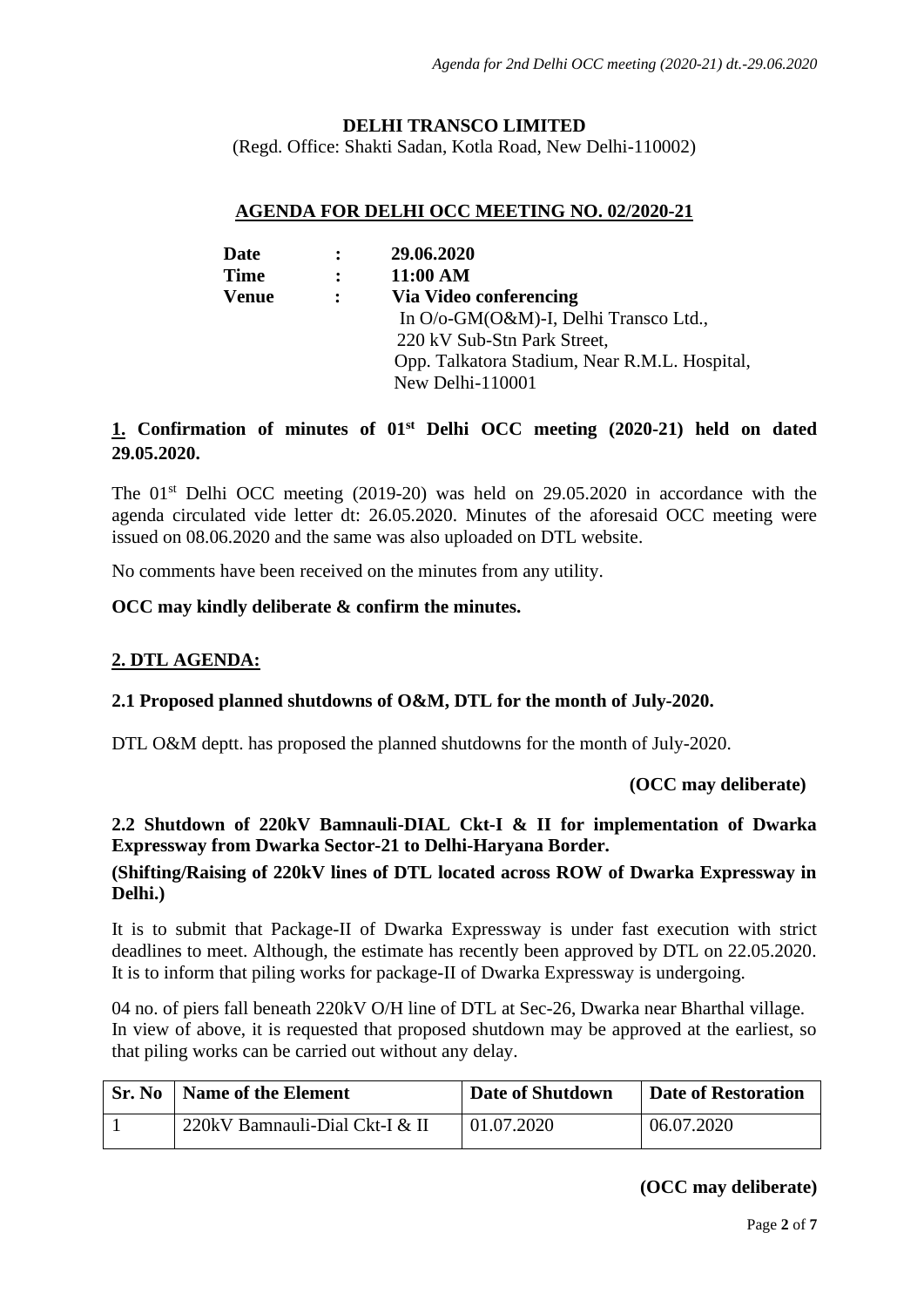## **3. PPCL AGENDA:**

# **3.1. Frequent tripping at Pragati Power Station-I.**

In this regard PPCL has referenced below incidents,

| Unit No    | Date of Tripping | <b>Time</b>                   | <b>Remarks</b>                  |
|------------|------------------|-------------------------------|---------------------------------|
| <b>STG</b> | 10.06.2020       | $15:57$ Hrs                   | 220kV Bus-I Voltage collapsed   |
| STG & GT2  | 22.05.2020       | 11:56Hrs<br>to<br>$12:50$ Hrs | 220kV Bus-I Collapsed/Black out |

PPCL requested that DTL & system operation SLDC may look into the matter regarding frequent tripping. As tripping while PPS-I running at full load may cause adverse impact on the health of machines.

Suitable action and precautions may be taken in this regard to avoid such occurrence in future please.

## **(OCC may deliberate)**

## **4. SLDC AGENDA:**

#### **4.1. Implementation of Automatic Demand Management Scheme by Discoms.**

Refer S.No. 2.2 of 20th GCC MoM wherein NDMC had informed that their software for ADMS has been upgraded and under testing and work is linked with the IPDS project, for which efforts shall be made to complete at the earliest.

NDMC has informed in  $10<sup>th</sup>$  OCC meeting (2019-20), Jan-2020 that the works related to ADMS are under process and expected to be completed by 31.03.2020.

NDMC shall update the latest status on ADMS.

## **(NDMC may update please)**

## **4.2. Survival of Local Island at GTPS/ Pragati.**

During 20th GCC meeting as per MoM at S.No. 2.4 (9.12) following was discussed:-

"BYPL representative raised the issue of survival and subsequent synchronizing of local islanding at GT/ Pragati.

GCC advised DTL to carry out a joint visit with Discoms and IPGCL/ PPCL to analyze the requirements for sustaining Local Island at GT station". -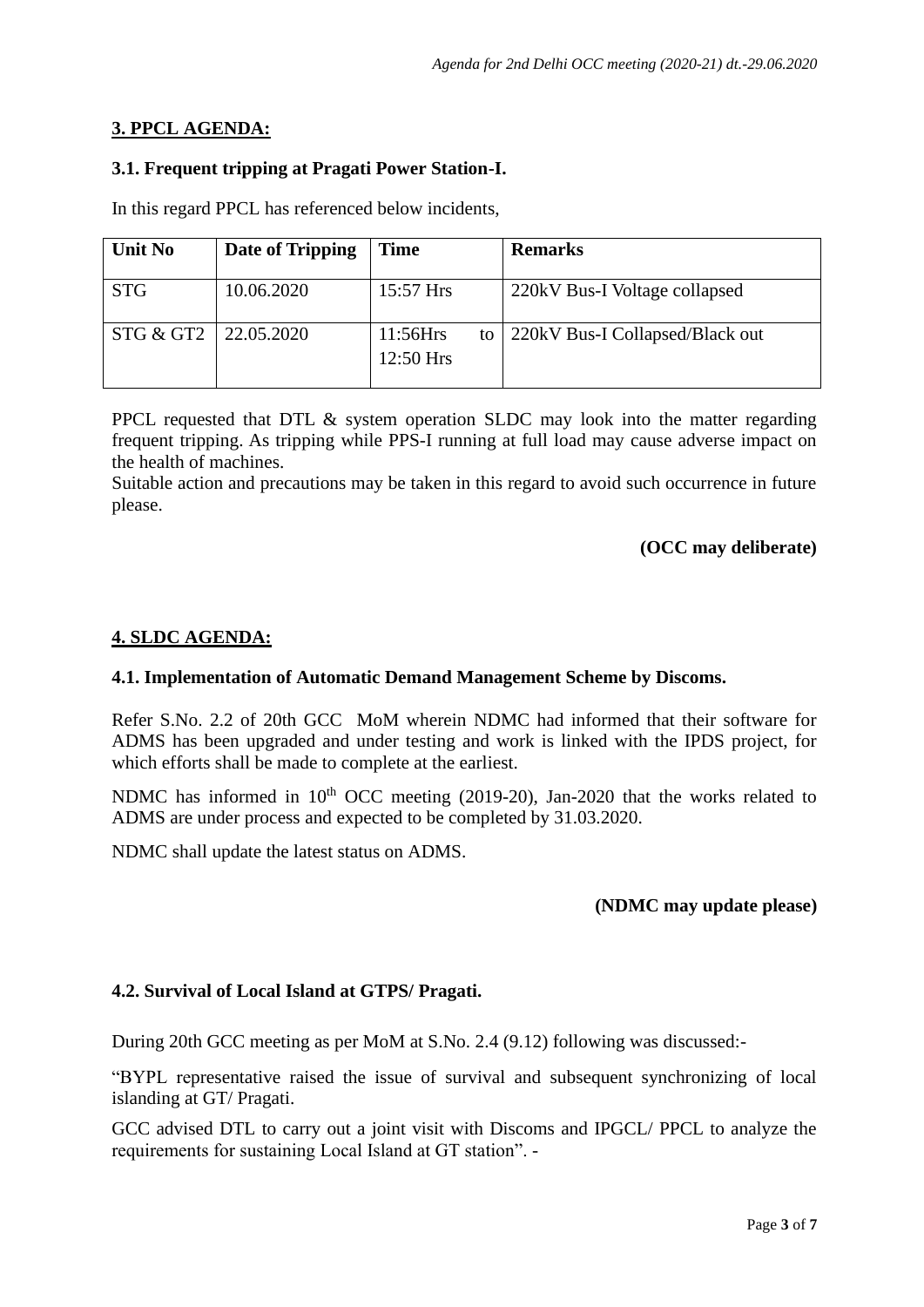The matter was deliberated in the 12th (2018-19) Delhi OCC meeting held on 28.03.2019 and a committee comprising of following members was constituted for carrying out the above desired work at Pragati:-

(i) Sh. Satyendra Prakash, AGM(Elect./C&I), PPS-I, PPCL.

(ii) Sh. Hitesh Kumar, DGM(OS), DTL.

(iii) Sh. B.L. Gujar, DGM (Prot.), DTL.

(iv) Sh. Deepak Kumar, AM(T)-Pragati, DTL.

In 11<sup>th</sup> Delhi OCC meeting (Feb-2020), DTL/PPCL representative informed that the wiring related works to provide switching control to PPCL is under progress. It is expected to complete by 31.03.2020.

DTL/PPCL may update the latest progress on work carried out.

#### **(Committee may update please)**

#### **4.3 Submission of break up energy consumption by the state.**

In  $172<sup>th</sup>$  NRPC OCC meeting all SLDCs were requested to provide the break up energy consumption by the state by segregating the same from the billed data from DISCOMs from April 2018 to April 2020 in the format as prescribed below.

|       | by Domestic by<br>load | Commercial   Agricultural<br>load | b٧<br>load | Category   Consumption   Consumption   Consumption   Consumption   Traction   Miscellaneous<br>by Industrial supply<br>load | load | /Others |
|-------|------------------------|-----------------------------------|------------|-----------------------------------------------------------------------------------------------------------------------------|------|---------|
| Month |                        |                                   |            |                                                                                                                             |      |         |

No information has received from NDMC.

TPDDL & MES have submitted the data upto Dec-2019 whereas BRPL and BYPL have submitted the data upto April-2020.

TPDDL, NDMC and MES are requested to provide the data upto April-2020.

#### **(NDMC, TPDDL and MES may update please)**

#### **4.4. Landline connectivity of CCGT Bawana S/stn.**

SLDC submitted that Officials working in Real time System Operation raised the concern that landline communication with CCGT Bawana does not establish most often and it affects smooth real time operation.

CCGT Bawana is requested to look into the issue and resolve it at earliest.

#### **(OCC may deliberate)**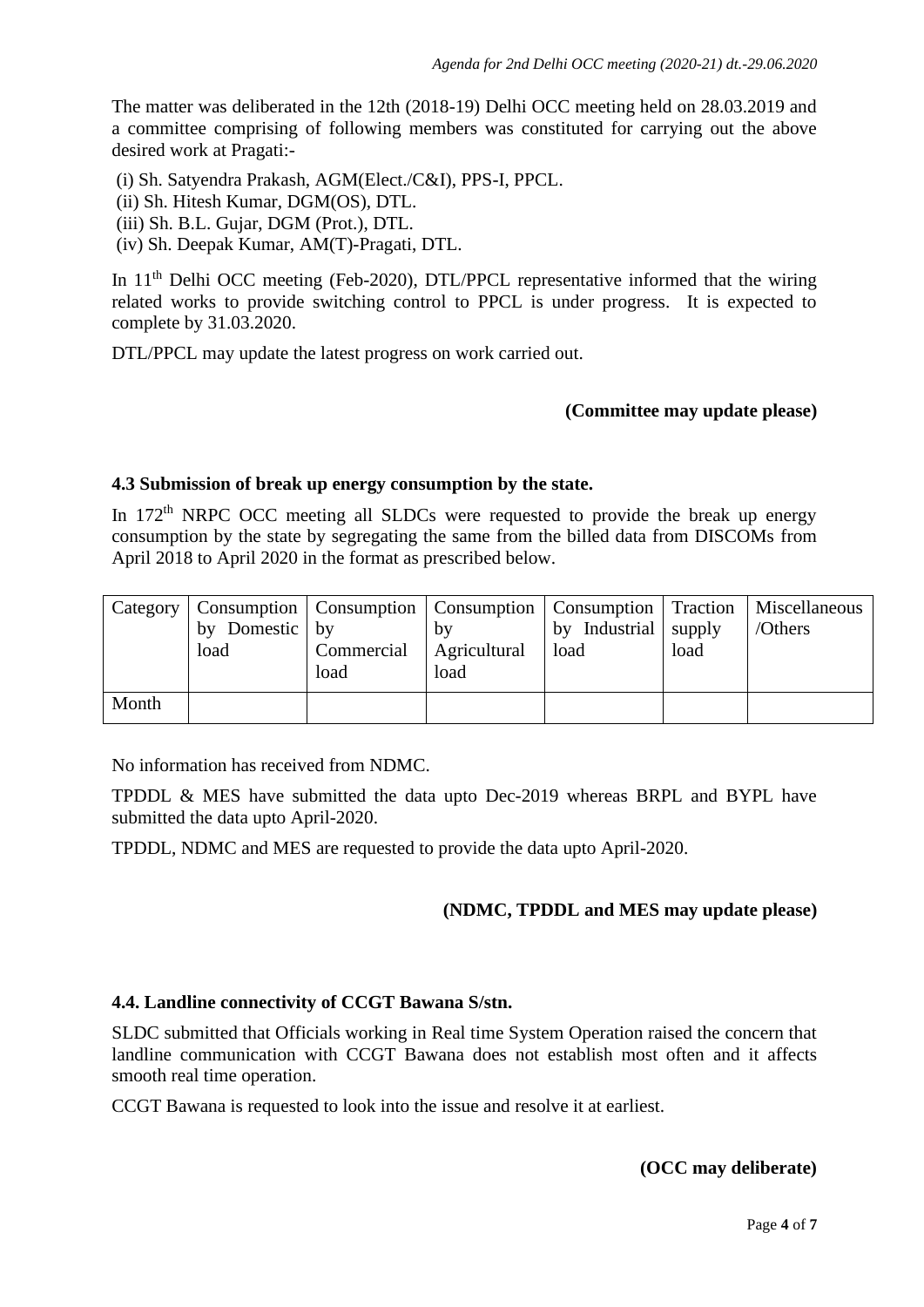# **5. Long/Recent Outage/Breakdown of Elements in Delhi power system.**

Members may update the latest status of following Long/Recent Outage/Breakdowns of elements in Delhi Power system as under:

| S.N | <b>Element's Name</b>                                           | Discom/<br><b>DTL</b> | Date and<br><b>Time</b><br>of<br>outage | Status of outage as on 22.06.2020                                                                                                                                                                                                                                     |
|-----|-----------------------------------------------------------------|-----------------------|-----------------------------------------|-----------------------------------------------------------------------------------------------------------------------------------------------------------------------------------------------------------------------------------------------------------------------|
| 1.  | 66kV PARK STREET - RIDGE<br>VALLEY CKT.-I                       | <b>BRPL</b>           | 01.06.2019                              | Y'<br>PH. CABLE FAULTY. BRPL<br>informed that this cable is outlived and<br>contains multiple faults in this cable.<br>OCC advised BRPL to expedite to revive<br>this faulty feeder. In last OCC, It was<br>expected to be charged by 15.06.2020.<br>BRPL may update. |
| 2.  | 33kV<br><b>RIDGE</b><br><b>VALLEY</b><br>KHEBAR LANE CKT.-II    | <b>BRPL</b>           | 01.06.2019                              | 'Y' PH. Single CABLE FAULTY. BRPL<br>informed that the agenda related to<br>handover this ckt to MES to be put up<br>before Steering Committee. Process is<br>not started yet. BRPL may update status<br>please.                                                      |
| 3.  | 315 MVA ICT-II at MUNDKA                                        | <b>DTL</b>            | 29.09.2019                              | A 400/220kV 315MVA BHEL make ICT<br>was arranged from Mandola & charged<br>on 19.05.20. In 5-6 minutes, it tripped<br>again with damage in OLTC. Repairing<br>is under process and it will take 2-3<br>months.                                                        |
| 4.  | 220kV Peeragarhi - Mundka Ckt-II<br>AT PEERAGARHI               | <b>DTL</b>            | 25.02.2020                              | Cable damaged at construction site of<br>bridge on Nangloi drain by PWD. The<br>restoration works very affected by rain &<br>water logging. Restoration is under<br>progress. DTL may update the status<br>please.                                                    |
| 5.  | SARITA<br>VIHAR<br>220/66kV<br>$\frac{1}{2}$<br>100MVA PR.TR.-I | <b>DTL</b>            | 20.01.2020                              | Shutdown<br>for<br>dismantling<br>and<br>augmentation of Tx replacement with<br>160MVA Pr. Tx. DTL may update<br>please.                                                                                                                                              |
| 6.  | 220/66kV 160MVA PR.TR.-II AT<br>R.K. PURAM                      | <b>DTL</b>            | 06.03.2020                              | Tx tripped on Buchholz & found faulty.<br>Transformer already sent to workshop for<br>repairing and it will take about 2-3<br>months. DTL may update please.                                                                                                          |
| 7.  | 220/66kV 160MVA PR.TR.-I AT<br>SANJAY GANDHI TN                 | <b>DTL</b>            | 20.06.2020                              | <b>SHUT</b><br><b>DOWN</b><br>GAS<br>TO<br><b>REDUCE</b><br>PRESSURE IN NIFPES. EXPECTED BY<br>22.06.2020.                                                                                                                                                            |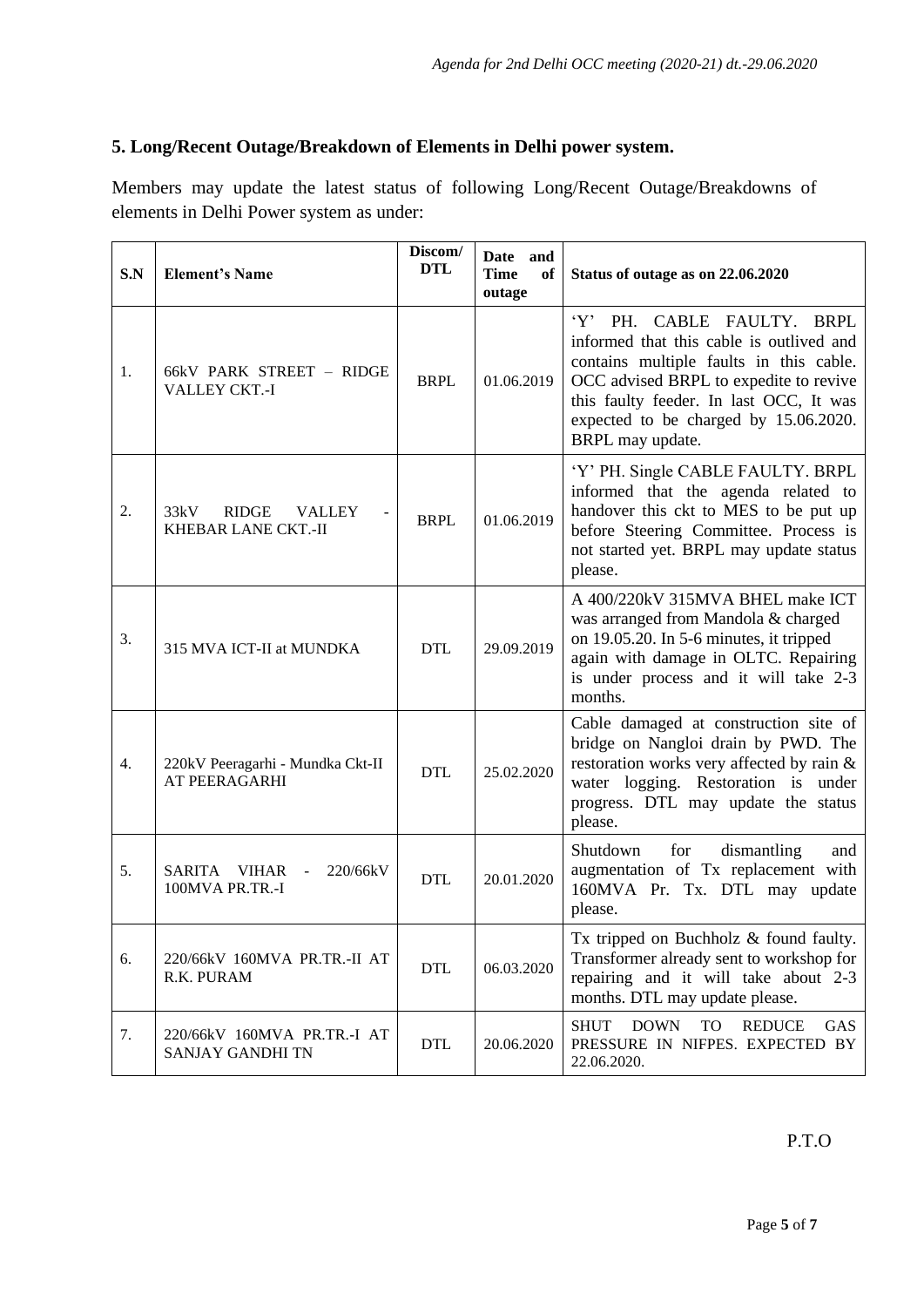# **Additional Agenda**

# **1. DTL Agenda**

# **1.1 Joint Checking of Overhead Power Line crossings with railway representatives. (Northern Railways)**

Delhi power system also consists of overhead power lines which are crossing electrified Railway traction lines at many places. The possibility of snapping of overhead line conductors and causing interruption in railway services cannot be ruled out. A joint survey for listing the defects and attending of overhead Power Line crossing over electrified railway track is required to be carried out regularly with railways representatives and concerned power utilities of Delhi area.

Earlier, the practice of joint survey of the segment of overhead line crossing over electrified railway track was followed by railways representatives and concerned power utilities of Delhi area.

During Dec-2016 to March-2017, joint inspections of power lines in Railways corridors were carried out by DTL & DISCOMs along with Railways representatives in respective areas.

The detailed list of concerned Railway representative/ officer is as below & requested to update, if any.

*Refer OCC meeting 30.01.2017 agenda point No.04 ( part of MOM reproduced)*

Further, Northern Railways vide letter dt.-28.10.2016 have provided the list of following Railways representatives/officers for joint inspection of overhead power line crossing:-

| S.No.          | <b>Section details</b>                                                     | Concerned<br>Railway<br>representatives & Contact Nos.                          | <b>Concerned</b><br>Railway<br><b>Officers &amp; Contact Nos.</b> |  |
|----------------|----------------------------------------------------------------------------|---------------------------------------------------------------------------------|-------------------------------------------------------------------|--|
| $\mathbf{1}$ . | <b>Badli-New Delhi</b><br><b>Tilak Bridge-Sahibabad</b><br>Delhi-Sahibabad | Sh. Gyan Prakash,<br>Sr. Sec. Engineer/OHE/N.Delhi<br>Mob.No.-9717632846        | Sh.C.K. Keshav<br>ADEE/TRD/New Delhi<br>Mob.No.-9717631312        |  |
| 2.             | Nizamuddin-<br>Hazrat<br><b>Okhla</b>                                      | Sh.Pradeep Chaudhari<br>Sr. Sec. Engineer/OHE/Tughlakabad<br>Mob.No.-9717632847 | Sh.Shyam Lal<br>ADEE/TRD/Faridabad<br>Mob.No.-9717632607          |  |
| 3.             | Badli-Narela                                                               | Sh.Sanjay Uppadhyay<br>Sr. Sec. Engineer/OHE/Narela<br>Mob.No.-9717648532       | Sh.C.K. Keshav<br>ADEE/TRD/New Delhi<br>Mob.No.-9717631312        |  |
| 4.             | Shakurbasti-<br>Bahadurgarh                                                | Sh.Pramod Kumar<br>Sr. Sec. Engineer/OHE/Bahadurgarh<br>Mob.No.-08295944285     | Sh.N.S. Parihar<br>ADEE/TRD/Patel Nagar                           |  |
| 5.             | Nizamuddin-<br>Hazrat<br>Patel<br>Nagar-<br>Shakurbasti                    | Sh.Munna Lal<br>Sr. Sec. Engineer/OHE/Patel Nagar<br>Mob.No.-9717632845         | Mob.No.-9717631320                                                |  |

Since a long time, this practice is not being followed. In order to ensure the healthiness of the segment of overhead Power Line crossing over electrified railway track, joint survey is required to be carried out regularly with railways representatives and concerned power utilities of Delhi area.

During this nationwide lockdown, as of now the train services in Northern Railways are not fully operational. It is expected that, the train services are going to resume up to full strength in upcoming days. Hence, the shutdown activities on power lines can be carried out if required.